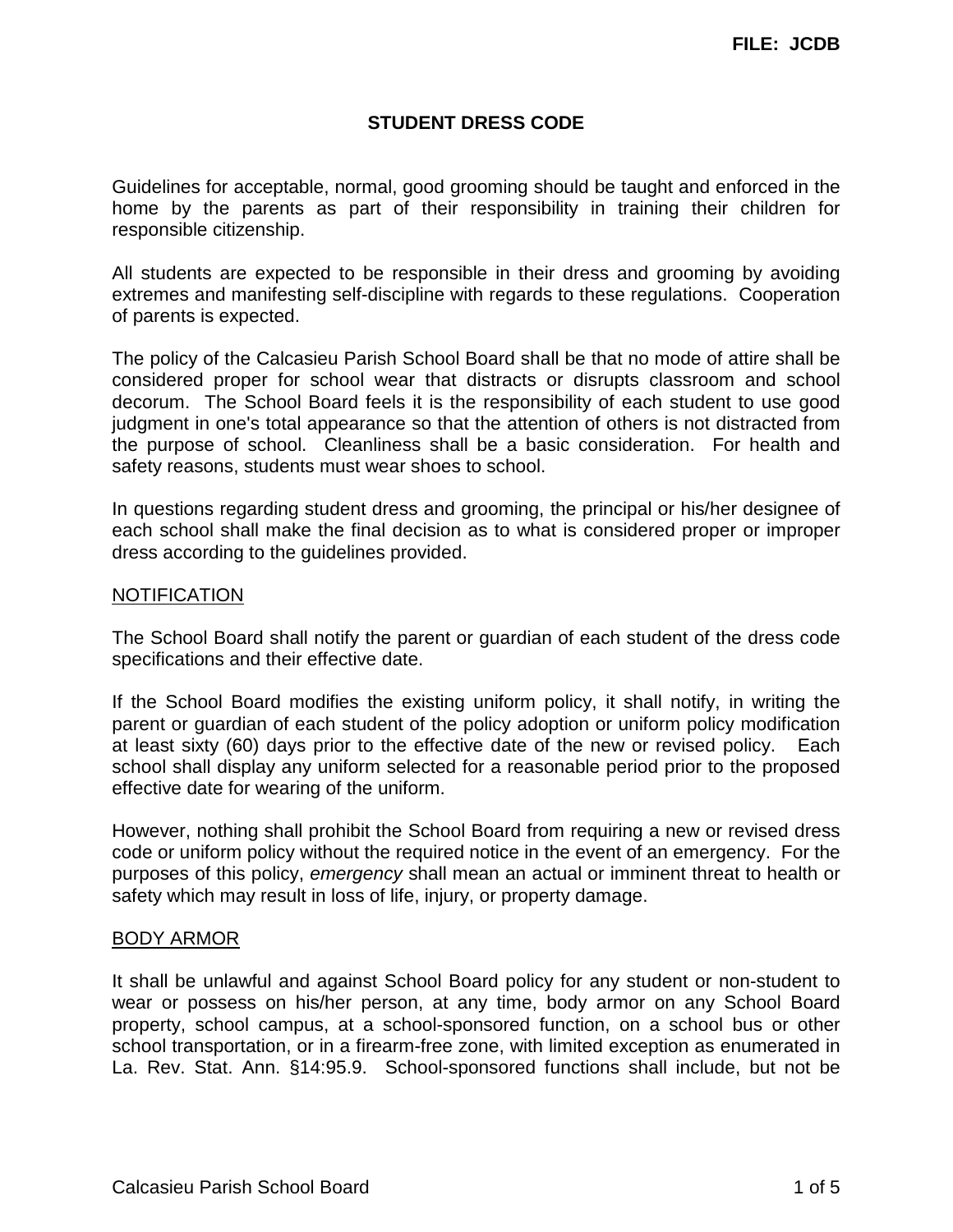limited to, athletic competitions, dances, parties, or any extracurricular activities. A firearm-free zone means any area within one thousand feet of any school campus and within a school bus.

*Body armor* shall mean bullet-resistant metal or other material intended to provide protection from weapons or bodily injury.

The School Board shall notify all students of the provisions of this policy.

#### SCHOOL UNIFORMS

Students attending Pre-K**-**12 schools in Calcasieu Parish shall be required to wear official school uniforms. Uniforms shall be the same for all schools, as follows:

- Χ Uniform shirts will be white, hunter green or navy blue polo/golf style shirts (short or long sleeves with a collar) or shirts that button down the front with a collar. No emblem, logo, decoration, or decorative trim is allowed. High school and middle school administrators have the option to choose a uniform shirt in one of the school's colors.
- Χ White, hunter green or navy blue, turtlenecks with no emblem, logo, decoration, or decorative trim are acceptable. Turtlenecks can be worn separately or under uniform shirt.
- Χ T-shirts (solid white, hunter green, or navy blue) will be allowed under the uniform shirt.
- X Spirit shirt/club shirt may be worn on day/s determined by the school administrator.
- Χ Administrators may option to have students wear the official school logo on the school's designated shirt.
- Χ Shirts must be tucked in at all times.
- X Khaki (shades may vary) or navy blue pants, skirts, shorts, skorts, or jumpers must be uniform style and color (no blue jeans, no corduroy or wind-suit materials, no sweat pants, no stretch pants or leggings, no spandex, no baggy pants, no bell-bottoms, no carpenter or cargo styles, no hip-huggers, no side-knee pockets). Emblems, logos, or decorations are not allowed.
- Χ Shorts and skorts must measure (front and back) no shorter than three inches above the knee and no longer than mid-knee. Skirts and jumpers must measure no shorter than three inches above the knee.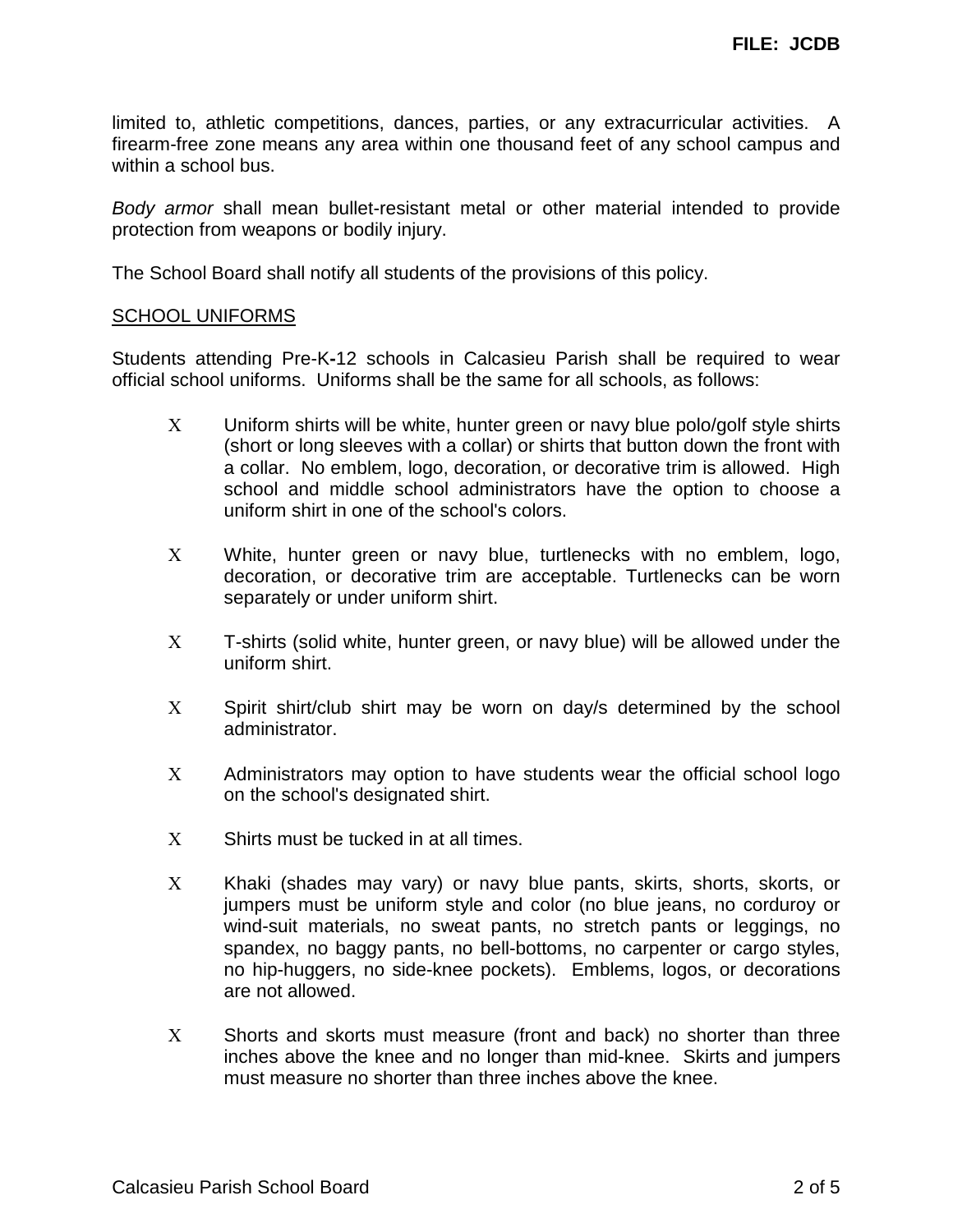- X Belts should be black, brown, navy blue, hunter green, or khaki with no emblem, logo or decoration and must be worn with slacks and shorts that are designed to have belt loops. Belts must be visible and worn around the waist. Belts are optional for pre-k, kindergarten, and first grade students.
- X Socks (or stockings for girls) are required and should be hunter green, navy blue, khaki, black, or white with no emblem, logo or decoration and must cover ankle and be visible. Middle and high school students are not required to wear socks or stockings with sandals.
- Χ Appropriate shoes must be worn and not include thongs. Sandals are not allowed in elementary grades.
- Χ Acceptable outerwear for classroom is limited to include sweater, sweater vest, sweatshirt, and light jacket. During class time, jackets are to remain open, not zipped or buttoned. Colors for classroom outerwear include khaki, navy blue, hunter green and white. No emblem, logo, or decoration is allowed on classroom outerwear. The uniform shirt must be worn under outerwear.
- Χ Heavy coats and jackets worn to and from school and/or outdoors are not restricted, but recommended to colors of navy blue, white, khaki and hunter green.
- Χ No headwear shall be worn on campus with the exception of knit caps in extremely cold weather.

#### Other Dress Code Regulations:

- Χ Prohibited items include bandannas, hair rollers, extremes in hair styles, psychedelic hair colors, lines, letters, or designs shaved in the head.
- Χ Sunglasses, nose rings, visible body piercing, and excessive or inappropriate jewelry are prohibited.
- Χ Prohibited items include excessive and inappropriate makeup, painted faces, inappropriate tattoos, and stick-on tattoos.
- Χ Clothing worn is not to be suggestive or indecent.
- Χ Clothing, jewelry, and general appearance are not to be of the type that would cause a disturbance or distract or interfere with the instructional programs.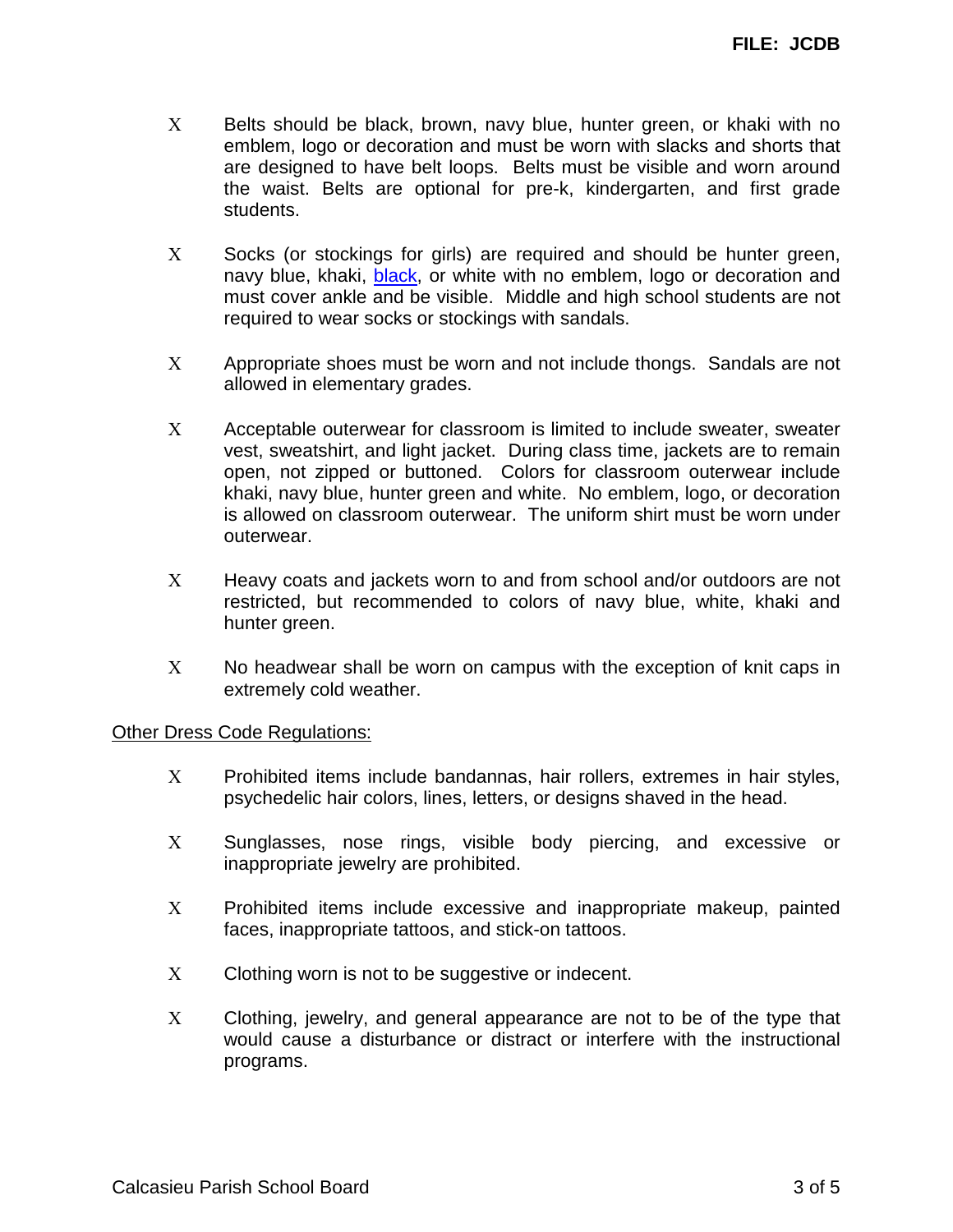Χ Clothing, jewelry, and general appearance are to be such as not to constitute a health or safety hazard.

Principals may declare spirit or club days and allow students to wear school spirit shirts, or dress up days (i.e., when school pictures are scheduled) or allow students to wear other uniforms such as Boy Scouts, Girl Scouts, cheerleaders, band, chorus, etc. Other questions about uniforms should be referred first to the school authorities, then to the central office staff.

# DRESS CODE VIOLATIONS

All Pre-K B 12 schools in Calcasieu Parish shall strive to achieve full compliance of the *Dress Code Policy* and should resort to disciplinary measures only when positive measures fail. Students who violate the dress code shall be disciplined in accordance with the *Student Code of Conduct.*

A student enrolled in grades prekindergarten through five shall not be suspended or expelled from school or suspended from riding on any school bus for a uniform violation that is not tied to willful disregard of school policies.

# EXEMPTIONS

Parent(s) or guardian(s) may request an exemption from the *School Uniform Policy* by submitting a written request to the school principal. Exemptions may be granted for religious reasons, medical reasons, or other justifiable reasons.

Revised: June, 1999 Revised: August, 2010 Revised: September, 2000 Revised: June 14, 2016 Revised: September, 2001 Revised: July, 2002 Revised: December, 2008

Revised: May, 2000 Revised: December 8, 2015

Ref: Scott v. Board of Education, 304 N.Y.S. 2d 601 (1969); Karr v Schmidt, 460 F 2d 609 (1972); La. Rev. Stat. Ann. '§14:95.9, 17:81, 17:416.7; Board Minutes, 5-4